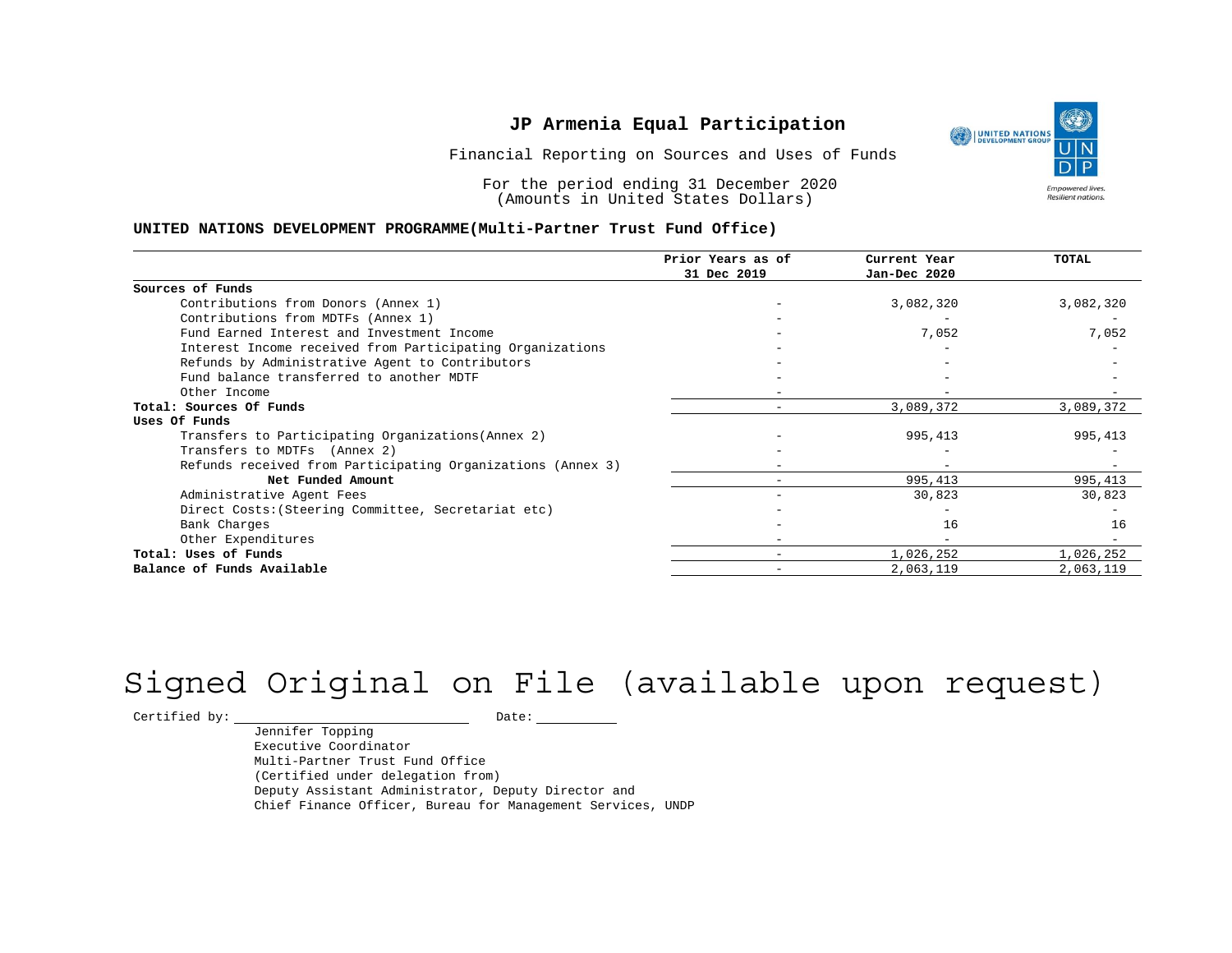

Financial Reporting on Sources and Uses of Funds

For the period ending 31 December 2020 (Amounts in United States Dollars)

#### **UNITED NATIONS DEVELOPMENT PROGRAMME(Multi-Partner Trust Fund Office)**

**Annex - 1: Contributions**

|                                | Prior Years as of | Current Year | TOTAL     |
|--------------------------------|-------------------|--------------|-----------|
|                                | 31 Dec 2019       | Jan-Dec 2020 |           |
| From Contributors              |                   |              |           |
| GOVERNMENT OF RUSSIAN FEDERATI | -                 | 3,082,320    | 3,082,320 |
| Total: Contributions           | -                 | 3,082,320    | 3,082,320 |

# Signed Original on File (available upon request)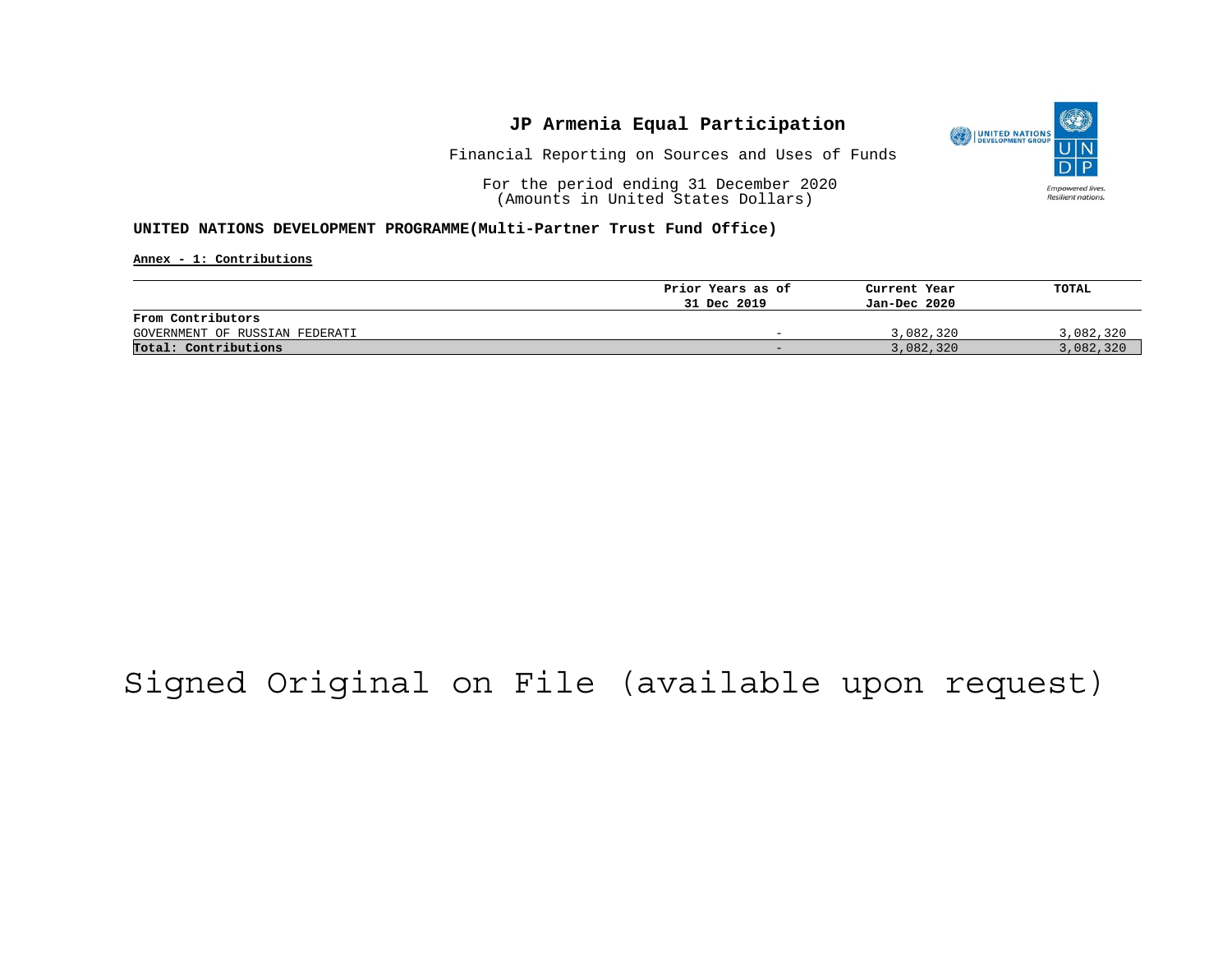

Financial Reporting on Sources and Uses of Funds

For the period ending 31 December 2020 (Amounts in United States Dollars)

#### **UNITED NATIONS DEVELOPMENT PROGRAMME(Multi-Partner Trust Fund Office)**

**Annex - 2: Transfers**

|                                | Prior Years as of        | Current Year | TOTAL   |
|--------------------------------|--------------------------|--------------|---------|
|                                | 31 Dec 2019              | Jan-Dec 2020 |         |
| To Participating Organizations |                          |              |         |
| UNDP                           | $\overline{\phantom{0}}$ | 550,000      | 550,000 |
| UNICEF                         |                          | 445,413      | 445,413 |
|                                |                          |              |         |
| Total Transfers                | $\overline{\phantom{0}}$ | 995,413      | 995,413 |
|                                |                          |              |         |

# Signed Original on File (available upon request)